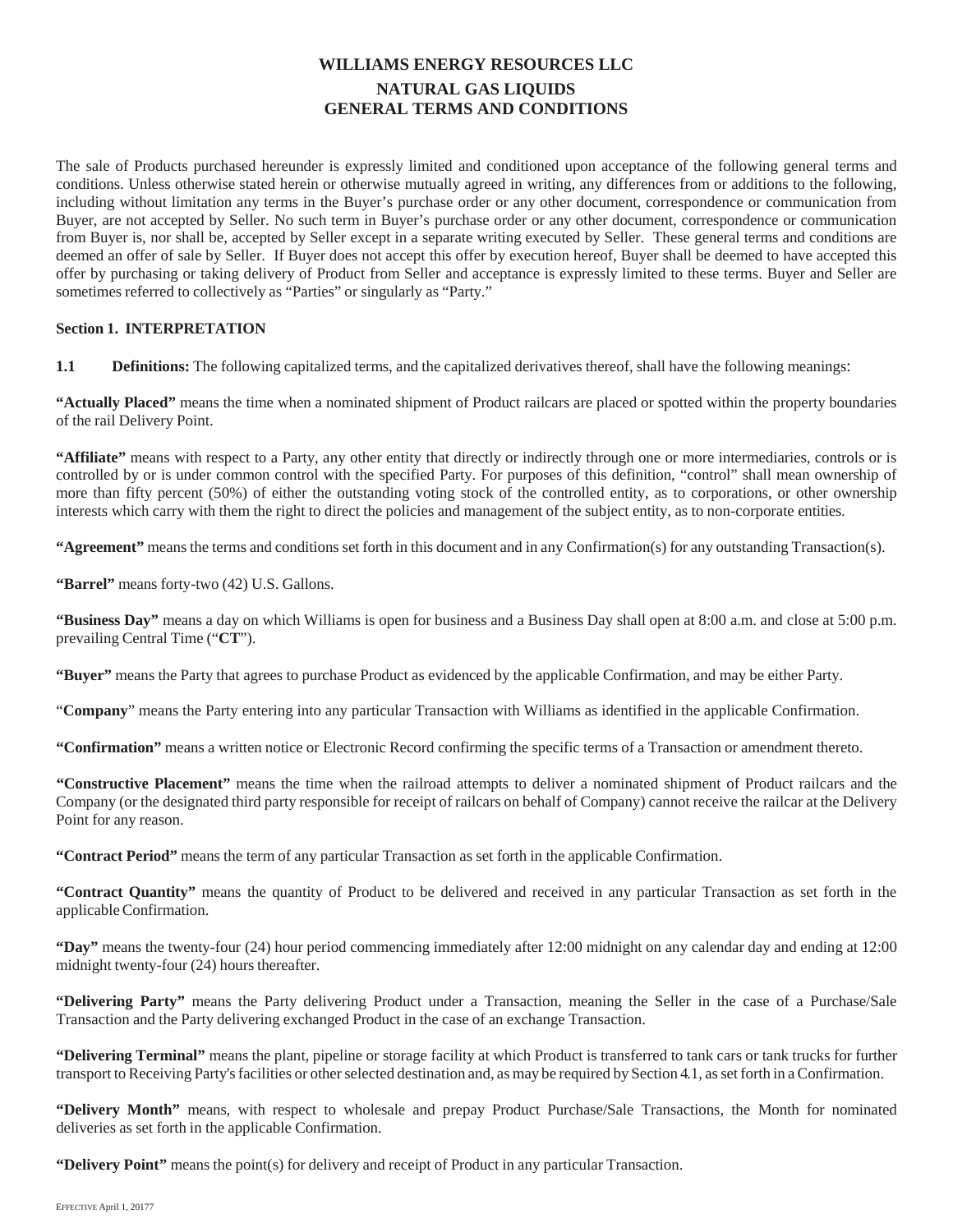**"Differential"** means, in non-exchange Transactions, the differential between the Product cash price and an identified index price, as set forth in the applicable Confirmation.

**"Electronic Record"** means a record created, stored, generated, received, or communicated by electronic means, including but not limited to the use of a computer program, electronic data interchange, electronic mail, facsimile, telex, telecopy, or scanner.

**"Exchange Differential"** means, in exchange Transactions, the net difference in price per Gallon between the Products exchanged by the Parties, as set forth in the applicable Confirmation. The Confirmation shall set forth the Party responsible for payment of the Exchange Differential.

**"Firm Physical"** means those Transactions for which a Party may be excused from delivery or receipt of the Contract Quantity during the Contract Period only upon occurrence of Force Majeure or as otherwise agreed in the applicable Confirmation.

**"Force Majeure**" is defined in Section 13.

**"Gallon"** means a United States gallon containing two hundred thirty-one (231) cubic inches at sixty (60) degrees Fahrenheit.

**"Month"** means the period beginning immediately after 12:00 midnight on the first (1<sup>st</sup>) Day of a calendar month and ending at 12:00 midnight on the last Day of the same calendar month.

**"Nominated Volume"** means, with respect to prepay Product Purchase/Sale Transactions, the Parties' good faith estimate of the volume of Product to be delivered by Seller and received by Buyer in a specified Delivery Month as set forth in the applicable Confirmation.

**"Pound"** means a unit of weight equivalent to sixteen (16) ounces avoirdupois.

**"Price"** means the amount expressed in U.S. Dollars in any particular Transaction.

**"Product"** means any liquid hydrocarbons produced in conjunction with natural gas processing and/or crude oil refining, including but not limited to y-grade, ethane, propane, butane, isobutane, natural gasoline, and condensate, which are sold, purchased, or exchanged in Transaction(s) and as set forth and described in the applicable Confirmation.

**"Receiving Party"** means the Party receiving Product under this Agreement, meaning the Buyer in the case of a Purchase/Sale Transaction and the Party receiving exchanged Product in the case of an exchange Transaction.

**"Seller"** means the Party that agrees to sell Product as evidenced by the Confirmation, and may be either Party.

**"Special Provisions"** means those terms and conditions set forth in a Confirmation which shall apply to a specific Transaction.

**"Tax"** means any tax levied, assessed or claimed to be due by any duly constituted Federal, State, County, Tribal, or Municipal Government or any other governmental agency.

**"Transaction"** means an agreement between the Parties for the purchase, sale, or exchange of Product to be performed under this Agreement, establishing among other things, and where applicable, the type of Product, Contract Period, Contract Quantity or Nominated Volume, Price, Delivery Point(s), and Special Provisions, if any.

**"Williams"** means Williams Energy Resources LLC.

**1.2 Confirmations:** Each Confirmation which has become binding upon the Parties on the basis set forth in Section 2.2 shall constitute an integral part of this Agreement and the Transaction to which it applies, and shall be read and construed as one with the terms herein; provided, however, that any discrepancy between the terms and conditions set forth herein and the terms and conditions set forth in a Confirmation shall be resolved in favor of the terms and conditions set forth in the Confirmation. More than one (1) Confirmation may be in effect between the Parties from time to time and at any given time. All Transactions are entered into in reliance on the fact that this Agreement and all Confirmations form a single agreement between the Parties, and the Parties would not otherwise enter into any Transactions.

# **1.3 Forward Contract:**

(A) The Parties understand and agree that (i) Transaction(s) hereunder constitute "forward contracts" within the meaning of title 11 of the United States Bankruptcy Code (the "Bankruptcy Code"); (ii) each of the Parties is a "forward contract merchant" within the meaning of the Bankruptcy Code with respect to any Transactions that constitute "forward contracts"; (iii) all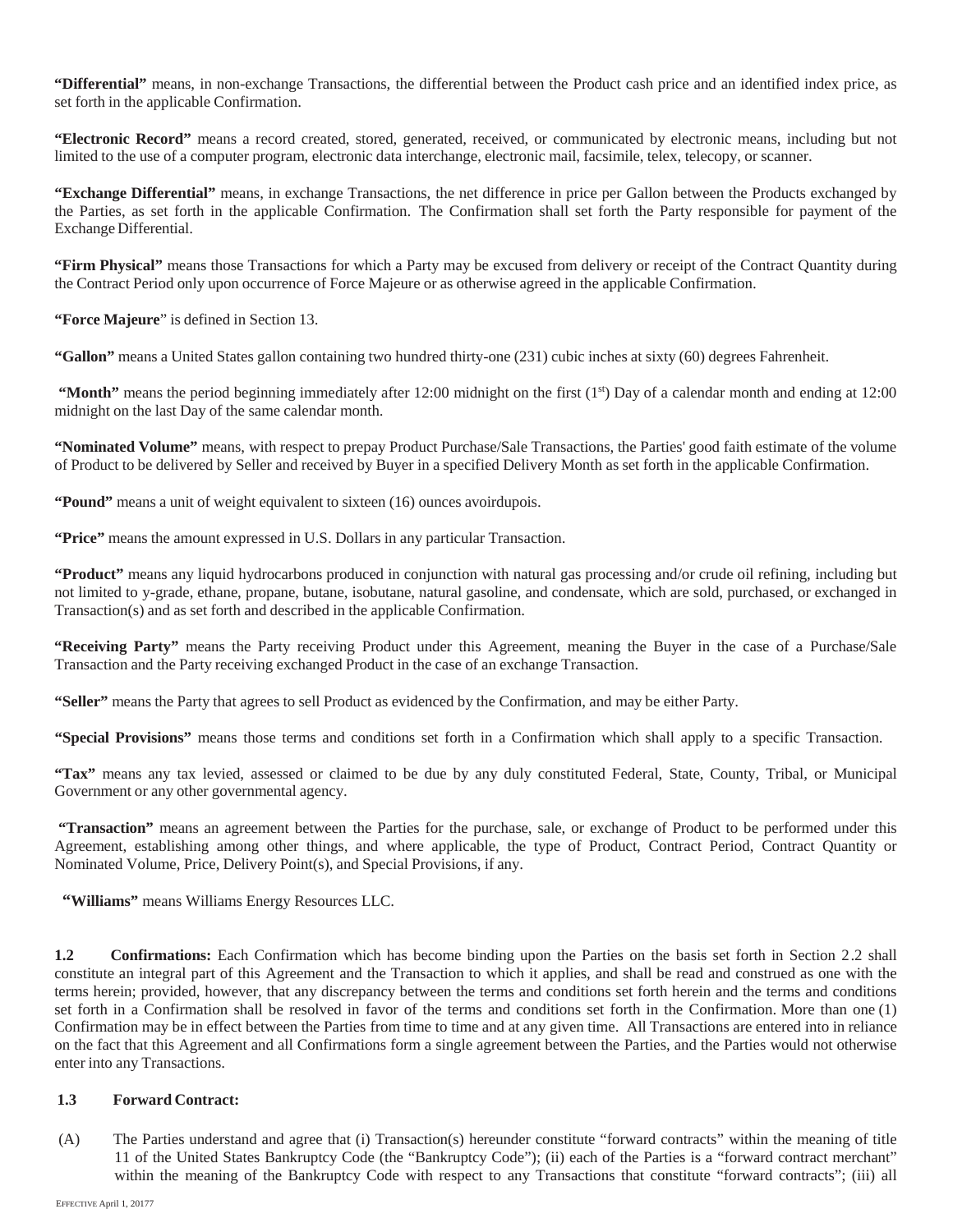payments made or to be made by one Party to the other Party pursuant to this Agreement constitute "settlement payments" within the meaning of the Bankruptcy Code; (iv) all transfers of credit support by one Party to the other Party under this Agreement constitute "margin payments" within the meaning of the Bankruptcy Code; (v) each Party's rights under each of Section 8.5 (Failure to Pay), Section 11.3 (Termination of Agreement), and Section 12 (Financial Responsibility) of this Agreement, constitute a "contractual right to liquidate" the Transactions within the meaning of the Bankruptcy Code, and (vi) this Agreement constitutes a "master netting agreement" within the meaning of the Bankruptcy Code and each Party is deemed as a "master netting agreement participant" within the meaning of the Bankruptcy Code.

- (B) For purposes of this Agreement, neither Party is a "utility" as such term is used in Section 366 of the Bankruptcy Code, and each Party agrees to waive and not to assert the applicability of the provisions of said Section 366 in any bankruptcy proceeding wherein such Party is a debtor. In any such proceeding, each Party further agrees to waive the right to assert that the other Party is a provider of last resort.
- (C) Upon a Party becoming bankrupt, the other Party shall be entitled to exercise its rights and remedies under this Agreement in accordance with the safe harbor provisions of the Bankruptcy Code set forth in, inter alia, Sections 362(b)(17), 546(e), 548(d)(2), 556 and 560 thereof.

# **Section 2. TRANSACTIONS**

**2.1 Agreement to Transactions; Consent to Recording:** The Parties may, but are under no obligation to, agree upon the terms and conditions of a Transaction, and, subject to documentation of such agreement pursuant to the Confirmation procedure below, such Transaction shall be binding on both Parties. Company acknowledges that Williams may in its discretion record its employees' telephone conversations and consents to Williams recording conversations between Williams employees and Company employees, including conversations of Transactions between the Parties.

# **2.2 Confirmation Procedure:**

- (A) Each agreement between the Parties shall be confirmed in writing or Electronic Record by Williams and transmitted by means of telecopy, or other electronic transmission to Company. Company shall promptly execute the Confirmation and return a copy to Williams by means of telecopy. If Company contends that the Confirmation contains any errors, Company shall notify Williams, in writing or by Electronic Record, of any such alleged errors.
- (B) Unless Company furnishes to Williams notice of alleged errors by telecopy or other electronic transmission by the second (2<sup>nd</sup>) Business Day following the Business Day of receipt of the Confirmation from Williams, the Confirmation shall be conclusive evidence of the Transaction that is the subject matter thereof, and shall, along with the terms herein, be the final expression of all its terms, notwithstanding any failure of Company to execute such confirmation.
- (C) Any telecopy or other electronic transmission shall, when printed, be deemed a "writing" or "in writing" and, when maintained in the ordinary course of business, shall constitute an "original writing." Any electronic signature, including but not limited to a "bit map" or digital signature, attached to or logically associated with a Confirmation or notice under this Agreement shall be deemed to be a "signature" and satisfy any rule or law requiring a signature. The Parties agree not to contest or assert a defense to the validity or enforceability of an Electronic Record or an electronic signature, in accordance with Agreement, under laws relating to whether certain agreements are to be in writing or signed by the Party to be bound. Neither Party shall object to the admissibility of the Electric Record or electronic signature on the basis that such were not maintained in documentary form under either the hearsay rule, the best evidence rule, or other rule of evidence.
- (D) The Confirmation shall bind the Parties to the particular Transaction for the purchase, sale, or exchange of or prepayment for Product in accordance with the terms set forth in the Confirmation and herein.

**2.3 Equipment and Electronic Record:** Williams shall at its expense maintain equipment necessary to generate and send the Electronic Record Confirmation and shall maintain the Electronic Record Confirmation in such a manner as to protect it from improper access; provided, Williams shall not be liable for any equipment malfunction or the operation thereof in respect of any Transaction WITHOUT REGARD TO THE CAUSE OR CAUSES RELATED THERETO, INCLUDING, WITHOUT LIMITATION, THE NEGLIGENCE OF ANY PARTY, WHETHER SUCH NEGLIGENCE BE SOLE, JOINT OR CONCURRENT, OR ACTIVE OR PASSIVE. No Transaction shall be made ineffective should a malfunction occur in equipment regularly utilized for generating, sending, and storing Electronic Record Confirmations of Transactions, and in such event, the Transaction shall be evidenced by the written and computer record of the Parties concerning the Transaction. The Electronic Record Confirmation generated by Williams shall control in the event Electronic Record Confirmations are generated by both Parties.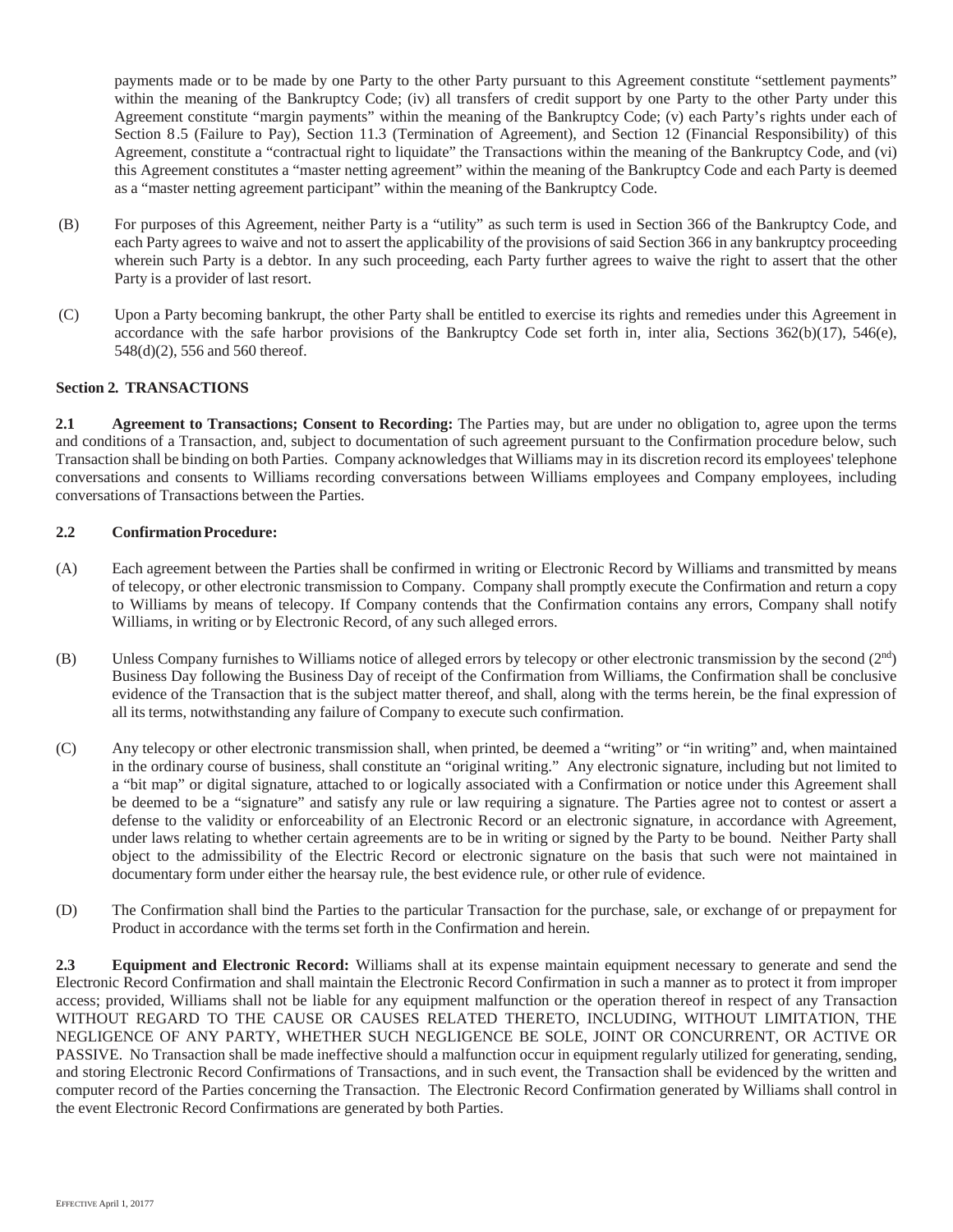# **Section 3. VOLUME**

Subject to the other provisions of this Agreement, Delivering Party agrees to sell or exchange and deliver and Receiving Party agrees to purchase or exchange and receive the Contract Quantity or Nominated Volume set forth in the Confirmation. The delivery and acceptance of Product under a Transaction shall be on a ratable basis unless otherwise agreed in a Confirmation.

#### **Section 4. PRICE**

**4.1 Purchase and Sale:** As written in the Confirmation, the Price shall be inclusive of all royalties, currently effective transportation charges, taxes, expenses and costs arising from or attributable to the Product prior to its delivery to the Delivery Point(s). If a transaction is for sale of Product on a delivered basis at Receiving Party's destination, the Confirmation shall so state, and any transportation costs and expenses from the Delivering Terminal to the Delivery Point(s) shall be borne by Receiving Party.

**4.2 Exchanges:** Except for the Exchange Differentials, taxes, and other governmental fees or charges provided for in any Confirmation, and except as otherwise provided in any Confirmation, exchanges under this Agreement shall be on a Gallon-for-Gallon basis, without the payment of any money by either Party to the other. Exchange Differentials based on pipeline tariffs shall be adjusted upward or downward in an amount equal to the change to the applicable pipeline tariff. Changes in tariffs effective the first (1st) Day of the Month shall alter the Exchange Differential as of the first  $(1<sup>st</sup>)$  Day of the Month. Changes in tariffs effective other than on the first  $(1<sup>st</sup>)$  Day of the Month shall alter the Exchange Differentials effective the first  $(1<sup>st</sup>)$  Day of the following Month. No notification is necessary to change the Exchange Differential for a common carrier pipeline. Pipeline loss allowances stated in the tariff will be borne by Receiving Party for pipelines that charge for volumetric loss. Unless otherwise provided in the applicable Confirmation, the quantities of Product delivered hereunder shall be kept in approximate balance throughout the term of the exchange Transaction; provided, however, small imbalances may be carried forward from Month to Month upon agreement by the Parties. Upon termination of this Agreement for any reason, the Party having received the smaller volume of Product shall continue to receive Product from the other Party until the deliveries of each Party to the other are as nearly equal in quantity as loading into pipelines, tank cars, or tank trucks will permit. Any small balance then due either Party may be invoiced to the other Party at the then mutually agreed upon market price of the Product at the Point(s) of Delivery.

**4.3 Price Redetermination:** If the Price for a Transaction is to be calculated or determined by reference to any posted or published price or index and any such posted or published price or index ceases to exist, then the Parties agree to promptly, and in good faith, negotiate a mutually satisfactory replacement. A posted or published price or index will be deemed not to cease to exist in the event that an entity that posts or publishes the particular price or index is replaced or succeeded by a successor entity which carries on substantially the same business and continues to post or publish prices on substantially the same basis as the original entity.

# **Section 5. PROPANE ODORIZATION**

**5.1 Delivering Party's Obligation:** Unless otherwise agreed to by the Parties, Delivering Party shall odorize or cause to be odorized all propane delivered into tank trucks or tank cars.

**5.2 Applicable Law:** propane shall be odorized in accordance with all applicable laws and regulations unless otherwise instructed in writing by Receiving Party, or unless otherwise required by applicable law.

**5.3 Testing:** Receiving Party shall test propane delivered by Delivering Party at the Delivery Point(s). If such propane is not satisfactorily odorized Receiving Party shall not accept delivery of propane until Delivering Party has been notified and has had an opportunity to further odorize such propane before delivery to Receiving Party.

**5.4 Non-Odorization:** IF PERMITTED BY LAW AND IF REQUESTED IN WRITING BY RECEIVING PARTY, PROPANE SOLD AND DELIVERED HEREUNDER MAY BE UNODORIZED, IN WHICH EVENT RECEIVING PARTY SHALL ASSUME FULL RESPONSIBILITY AND LIABILITY AND SHALL INDEMNIFY DELIVERING PARTY FOR ANY AND ALL CLAIMS ARISING OUT OF THE TRANSPORTATION, USE, AND SALE OF SUCH PROPANE. Prior to each delivery of unodorized propane, Receiving Party shall provide to Delivering Party an executed letter in substantially the form attached hereto as Exhibit "A."

#### **Section 6. DELIVERY OF PRODUCT**

**6.1 Delivery Point:** Nothing herein shall be interpreted to require Delivering Party to deliver Product or Receiving Party to receive Product at any point(s) not agreed to as the Delivery Point(s).

**6.2 Transportation:** Unless otherwise set forth in the Confirmation, Delivering Party shall be responsible for all arrangements necessary to deliver Product hereunder to the Delivery Point(s) and Receiving Party shall be responsible for all arrangements necessary to receive Product at the Delivery Point(s). When the Delivery Point is the rail rack of any facility owned, controlled or operated by an Affiliate of Williams, the provisions of Schedule 6.2 shall apply.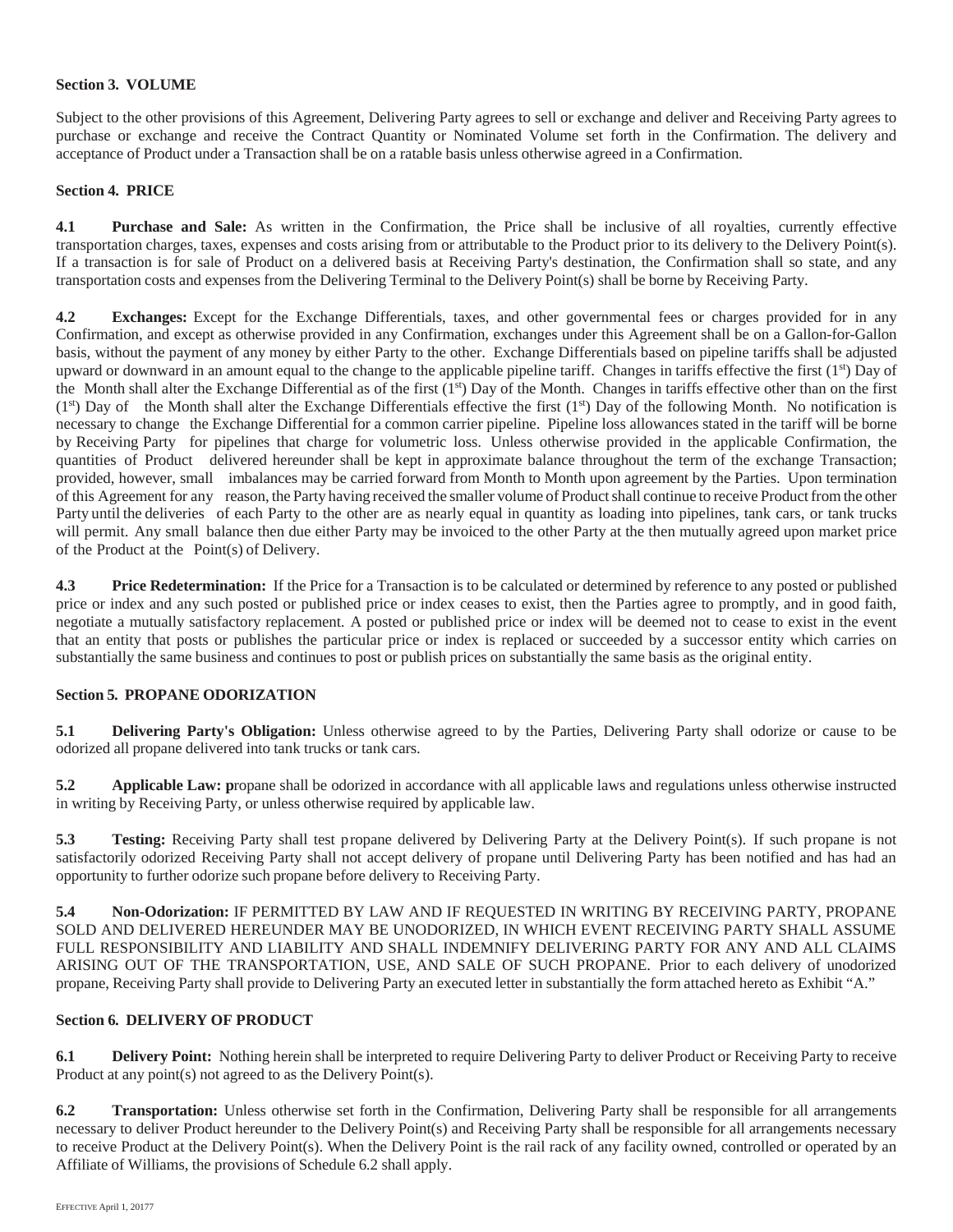**6.3 Quality:** All Product delivered under this Agreement shall meet the specification for that Product, if any, set forth in the applicable Confirmation or the Product specifications attached thereto. If no Product specifications are set forth, all Product delivered under this Agreement shall meet the latest Gas Processors Association ("GPA") specifications for that Product and contain no deleterious substances or concentrations of any contaminants that may make it or its components commercially unacceptable in general industry application.

**6.4 Measurement:** The basis of measurement for Products shall be in Gallons, Barrels, or Pounds. All measurement quantities shall be corrected to standard conditions of sixty (60) degrees Fahrenheit, and volume and compressibility correction factors shall be determined from referenced American Petroleum Institute ("API") or GPA tables or computer programs used to generate these tables. Measurement shall be performed in the manner customarily utilized at the Delivery Point(s) in accordance with one of the following alternatives:

- (A) For all deliveries into or out of tank cars, the quantity shall be determined by official tank car capacity tables, meters, or by weighing, in accordance with all appropriate GPA and API standards as revised from time to time;
- (B) For all deliveries into or out of transport and tank truck equipment, quantities shall be determined by meters, slip tube, rotary gauging device or by weighing, in accordance with all appropriate GPA and API standards as revised from time to time;
- (C) For all deliveries into or out of pipelines, quantities shall be determined by turbine or positive displacement pipeline meter in accordance with all appropriate GPA and API standards as revised from time to time;

**6.5 Delivery, Ownership, Title, Control and Risk of Loss:** Ownership, title, control and risk of loss to Product shall pass from Delivering Party to Receiving Party upon delivery of Product at the Delivery Point(s) as further described in this Section 6.5.

- (A) When the Delivery Point(s) is "FOB point of origin", delivery shall be deemed to occur (1) to tank cars, when the Product passes the last flange of the Delivering Party's facility; (2) to pipelines, when the Product has passed the downstream flange of the meter metering the Product for delivery; and (3) to tank trucks, when the Product passes the last flange of the Delivering Party's facility.
- (B) When the Delivery Point(s) is "FOB point of destination", delivery shall be deemed to occur (1) from tank cars, when the railcars are Actually Placed within the property boundaries of the Delivery Point, (2) from pipelines, when the Product has passed the upstream flange of the meter metering the Product for delivery, and (3) from tank trucks, when the Product has passed the last flange of the tank truck's delivery equipment.
- (C) When the delivery is by an in-line or Product inventory transfer, delivery shall be deemed to occur upon execution of the order by the applicable pipeline carrier or storage facility.

**6.6 Inspection:** Product delivered hereunder is subject to inspection and approval at the Delivery Point(s). Each Party shall be entitled to have its representatives present during all loadings, unloadings, tests and measurements involving delivery of Product under this Agreement. Each Party may secure at its own expense outside inspectors to perform gauging, sampling and testing. If composite sampling is required, the composite sampling system shall be installed and operated in accordance with GPA standard 2174. The composite sampler shall be operated to collect flow -proportional, based on indicated volume, samples only when there is flow through the meter. These samples shall be accumulated in and removed from a single piston cylinder with mixing capability.

**6.7 Non Conforming Product:** Receiving Party reserves the right to reject and refuse acceptance of Product that is not in accordance with any Product specifications or Delivering Party's warranties. Product not accepted will be held for Delivering Party's instructions at Delivering Party's risk and if Delivering Party so instructs, returned to Delivering Party at Delivering Party's expense. All claims by Receiving Party for deficiencies in the Product quantity or quality shall be made to Delivering Party within five (5) Business Days of Product delivery or shall be conclusively deemed waived by Receiving Party, and Delivering Party shall have no liability with respect thereto. Delivering Party will only accept a claim of the Receiving Party for Product shortages on rail car or tank truck shipments when: (i) the Product shortage for the relevant Month is in excess of one percent (1%) of the total loaded quantity recorded on the bill(s) of lading for such Month; (ii) the Receiving Party promptly notifies the Delivering Party by telephone (followed by prompt written confirmation) of the Product shortage and obtains the Delivering Party's permission to unload the shipment; (iii) the Receiving Party provides the Delivering Party with a summary for the relevant Month of all loaded quantities; and (iv) the Receiving Party obtains a sworn affidavit attesting to the Product shortages from the destination railroad agent or delivering carrier and submits said affidavit to the Delivering Party with the Receiving Party's claim of Product shortage.

**6.8 Allocation & Proration:** With respect to all Transactions except Firm Physical Transactions, Seller's obligation to deliver shall be subject to Product allocation, proration schedules, and availability.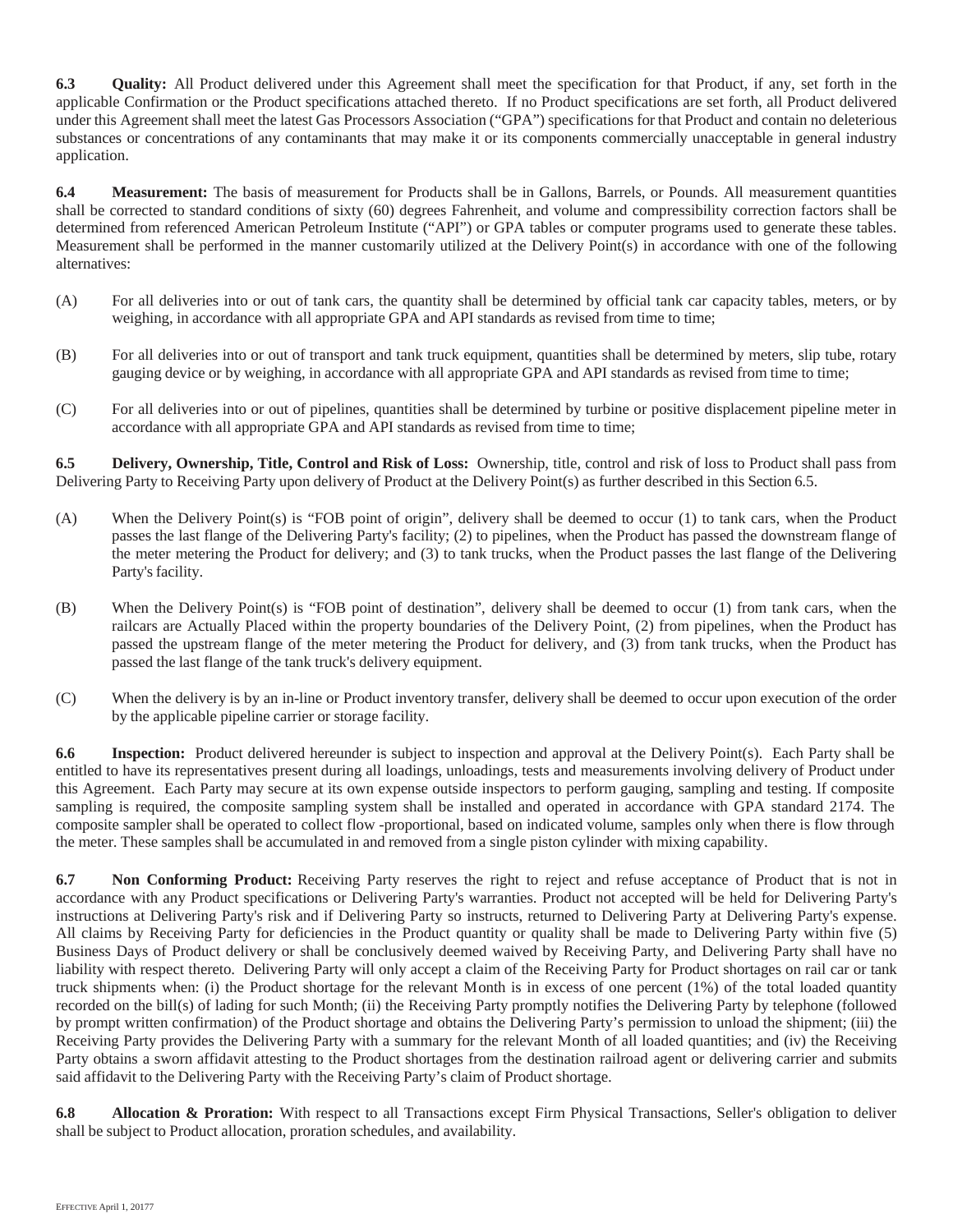**6.9 Order of Delivery:** In the event that more than one (1) Confirmation exists between the Parties for any particular delivery period, all Firm Physical Transactions shall be deemed delivered and received before any non-Firm Physical Transactions. If more than one (1) Firm Physical Transaction exists for any particular delivery period, then the oldest Transaction, based upon the date of the Confirmation, shall be deemed delivered and received first, the next oldest Transaction shall be deemed delivered and received second, etc.

# **Section 7. WARRANTIES AND REPRESENTATIONS**

**7.1 Warranty of Title:** Delivering Party warrants that it has good title to all Product delivered by it hereunder, and further warrants that it has the right to sell and transfer title to the same and that said Product is free and clear of all liens, claims and encumbrances. In the event of any adverse claim being asserted against the Product, Receiving Party may withhold payment, without interest, of sums due hereunder up to the amount of the claim, and, in the case of exchanges, Receiving Party may suspend its corresponding delivery obligation until such claim shall have been finally determined or until Delivering Party shall have furnished other adequate securities or indemnities.

**7.2 Specifications:** Delivering Party represents and warrants that any Product delivered hereunder shall conform to the specifications for that Product as set forth herein or in the applicable Confirmation. UNLESS OTHERWISE EXPRESSLY STATED IN THE AGREEMENT, NEITHER PARTY MAKES ANY OTHER WARRANTIES, EXPRESS OR IMPLIED, INCLUDING, WITHOUT LIMITATION, ANY IMPLIED WARRANTY OF MERCHANTABILITY OR FITNESS FOR ANY PARTICULAR PURPOSE, EVEN IF SUCH PURPOSE IS KNOWN TO THE DELIVERING PARTY.

**7.3 Delivery Compliance:** Each Party represents and warrants that any Product delivered and received hereunder shall be delivered and received in full compliance with all applicable federal and state laws, rules and regulations. Receiving Party represents and warrants that its personnel engaged in the transfer and loading of Product from the Delivering Terminal locations shall be familiar and comply with all relevant requirements and procedures of the Delivering Terminal, including the spill prevention, control and countermeasures (SPCC) plan, and emergency management procedures.

**7.4 Hazardous Nature of Product:** Receiving Party represents and warrants that it is knowledgeable and aware that the Product delivered hereunder is hazardous material and that Receiving Party is sophisticated and knowledgeable with respect to (i) the hazards and risks associated with such Product, (ii) the handling, receipt, transportation, storage and use of such Product, and (iii) the fact that odorant loss, degradation or absorption may occur during transportation or storage of propane and the resulting potential for lack of warning of propane presence. Moreover, Receiving Party agrees to conduct all odorization testing upon receipt and prior to any resale or transfer of propane as is necessary to ensure that the rate of odorization is adequate to comply with all regulatory requirements and safety considerations.

**7.5 Health and Safety Information:** Delivering Party shall furnish to Receiving Party Material Safety Data Sheets, which include health, safety and other hazard communication information on Product consistent with Occupational Safety and Health Administrations Hazard Communications Standard. Receiving Party represents and warrants that it shall cooperate with Delivering Party to facilitate the dissemination of the Material Safety Data Sheets (or the information on them) and any health and safety warnings and notices from Delivering Party concerning Product sold hereunder to its employees, contractors, subcontractors, agents and representatives. Upon Request of Delivering Party, Receiving Party shall promptly and accurately provide to Delivering Party a listing of the types of uses made of Product sold by Delivering Party. Further, Receiving Party shall make reasonable efforts to determine the uses of Product sold hereunder by Receiving Party's customers. Receiving Party shall also transmit to Receiving Party's customers any health and safety warnings and notices received from Delivering Party promptly after such are furnished to Receiving Party by Delivering Party.

Williams' Material Safety Data Sheets provide detailed information needed to use the products in a safe and environmentally acceptable manner and meet local, state, and federal requirements. MSDS may be accessed on the Williams' website at: https://msdsmanagement.msdsonline.com/31678046-5dc2-49fe-8d25-ce0b0b98dc75/ebinder/?nas=True

**7.6 Insurance:** Receiving Party represents and warrants that it shall procure and maintain or cause its, contractors and their subcontractors and representatives to procure and maintain, if applicable, the greater of 1) insurance coverages as described in Paragraphs (A) through (D) below or 2) insurance coverage in compliance with U.S. Department of Transportation Regulations and the requirements of the laws of the state(s) in which delivery of Product will occur with respect to the receipt of Product hereunder and/or any activities related thereto. The limits set forth below are minimum limits and shall not be construed to limit Receiving Party's liability. All costs and deductible amounts will be for the sole account and at the sole expense of Receiving Party or its contractors and subcontractors.

(A) Worker's Compensation insurance complying with the laws of the state or states having jurisdiction over each employee, and Employer's Liability insurance with limits of \$1,000,000 each accident, \$1,000,000 disease each employee, and \$1,000,000 disease policy limit. If work is to be performed in North Dakota, Ohio, Washington, or Wyoming, Receiving Party will participate in the appropriate state fund(s) to cover all eligible employees and provide a stop gap endorsement.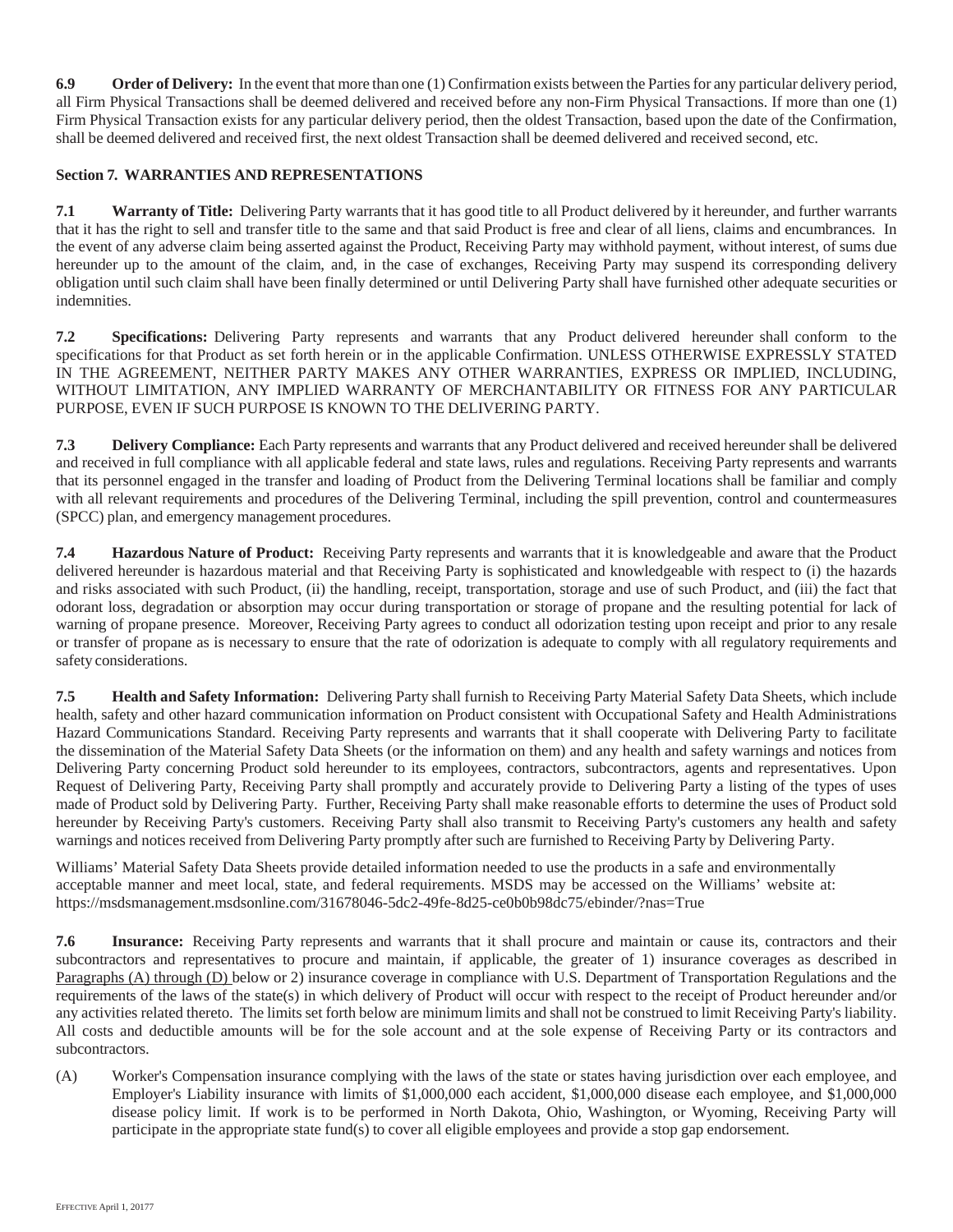- (B) Commercial General Liability insurance on an occurrence form with a combined single limit of \$1,000,000 each occurrence, and annual aggregates of \$1,000,000 for bodily injury and property damage, including coverage for blanket contractual liability, broad form property damage, personal injury liability, independent contractors, Products/completed operations, sudden and accidental pollution liability and, if applicable, the explosion, collapse and underground exclusion will be deleted.
- (C) Automobile Liability insurance with a combined single limit of \$1,000,000 each occurrence for bodily injury and property damage to include coverage for all owned, non-owned, and hired vehicles.
- (D) Excess or Umbrella Liability insurance with a combined single limit of \$1,000,000 each occurrence, injury and property damage covering excess of Employer's Liability insurance and the insurance described in (B) and (C) above.

The Parties agree to waive and will require its insurers to waive any right of subrogation or recovery they may have against the Party, its parent, subsidiary, or affiliated companies.

**7.7 Warranty Indemnification:** Each Party shall indemnify and hold harmless the other Party from any loss, damage or expense arising out of its breach of the foregoing warranties.

# **Section 8. BILLING AND PAYMENT**

**8.1 Purchase/Sale:** Delivering Party shall provide to Receiving Party invoices for all Product delivered pursuant to this Agreement along with any applicable transportation or other charges.

**8.2 Exchanges:** For Exchange Transactions, each Party shall provide to the other Party, at the close of each Month, an exchange statement-invoice covering the Exchange Differentials, if any, payable during that Month. In the event of a conflict between the exchange statements-invoices, all sums attributable to the areas of agreement between the exchange statements-invoices shall be paid, and the Parties will promptly reconcile all areas of disagreement.

**8.3 Payment:** Automated Clearing House (ACH) within five (5) Business Days of receipt of the invoice. In the event that Buyer and Seller are each required to pay an amount in the same Month hereunder, then such amounts with respect to each Party shall be aggregated and the Parties shall discharge their obligations to pay through netting, in which case the Party, if any, owing the greater amount shall pay to the other Party the difference between the amounts owed.

**8.4 Audit:** Each Party shall have, upon reasonable notice, the right at reasonable hours to examine and to copy the records of the other Party to the extent reasonably necessary to verify the accuracy of any invoices billed or quantities delivered hereunder. In the event of any inaccuracy, any necessary adjustments in the billing shall be promptly made; provided that no adjustment for any billing and payment shall be made after the lapse of two (2) years from the rendition thereof.

**8.5 Failure to Pay:** Should Receiving Party or the Party owing a net payment hereunder, as applicable, fail to pay any amounts due (other than amounts disputed in good faith) within the time period set forth above, Delivering Party or the Party owed a net payment hereunder, as applicable, may avail itself of any of the following remedies and (a) offset all or any portion of the unpaid balance against moneys owed to Receiving Party or the Party owing a net payment hereunder, as applicable, under this Agreement or any other agreement between the Parties, (b) suspend deliveries of Product, and (c) after providing five (5) Business Days written notice, terminate this Agreement; provided, however, that the exercise of such rights shall be in addition to any and all other remedies available to Delivering Party or the Party owed a net payment hereunder, as applicable, whether in law or equity, under this Agreement, or otherwise.

**8.6 Late Charges:** Any amounts due to a Party hereunder and not received in the time period set forth above shall bear interest at the then effective prime rate of interest published under "Money Rates" by the Wall Street Journal, plus four percent (4%) per annum, from the date due until the date of payment, not to exceed the maximum rate allowed by law.

# **Section 9. TAXES AND CHARGES**

**9.1 Purchase and Sale:** Receiving Party shall be responsible for any taxes, fees or tariffs now or hereafter imposed upon Product delivered hereunder or upon the handling, transportation, storage, sale, use or inspection of same, at on or after delivery at the Delivery Point(s), and Receiving Party shall reimburse Delivering Party for any such taxes, fees or tariffs paid or levied against it. Delivering Party shall be responsible for all taxes, fees or tariffs now or hereafter imposed upon Product delivered hereunder or upon the handling, transportation, storage, sale, use or inspection of same, prior to delivery at the Delivery Point(s), and Delivering Party shall reimburse Receiving Party for any such taxes, fees or tariffs paid or levied against it. Notwithstanding the foregoing, Receiving Party shall be responsible to reimburse Delivering Party for any propane Education & Research Council (PERC) assessments related to the Product.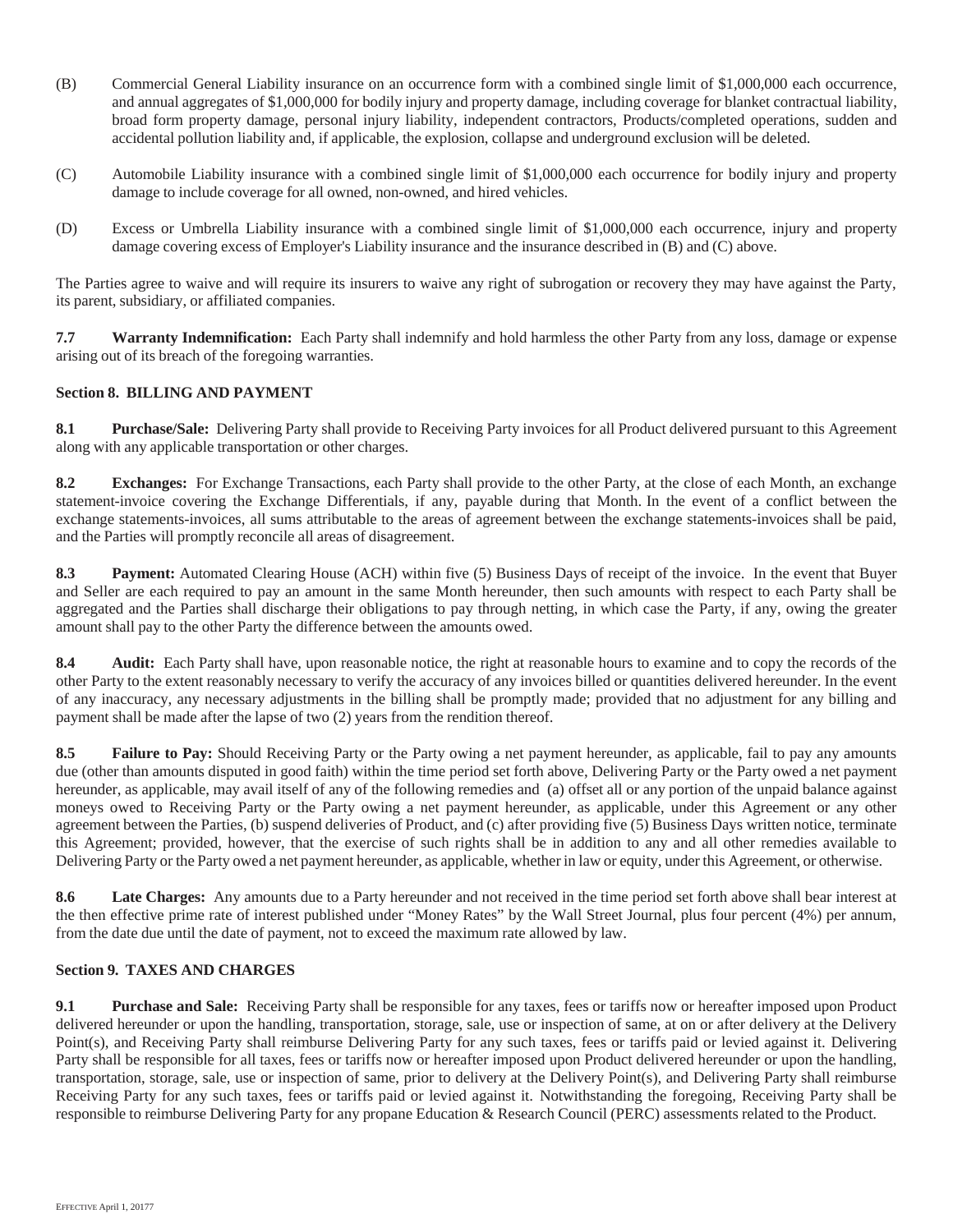**9.2 Exchanges:** Each Party agrees to bear the burden and responsibility of any taxes on Product (with the exception of Product excise taxes noted below), the taxable incidence of which occurs prior to the transfer of title to the Product covered by such exchange. Notwithstanding the foregoing, the Party receiving the Product shall reimburse the Party supplying the Product for all federal, state, and municipal gasoline, motor fuel, fuels, and other Product excise taxes, fees, duties, charges or other exactions which the Party supplying the Product is required to pay.

**9.3 Exemptions:** In the event any of the sales of Product hereunder are exempt from or not subject to any particular tax(es), then Receiving Party shall provide Delivering Party with all necessary documentation to evidence such exemption or exclusion. In the event Receiving Party does not provide such documentation within thirty (30) Days after the execution of this Agreement or any Transaction hereunder, then Receiving Party shall cooperate in defending non-taxable transactions of the Product pursuant to this Agreement in the event Delivering Party is audited by or on behalf of a taxing jurisdiction for sales, use, excise or similar taxes. Receiving Party shall indemnify, defend and hold Delivering Party harmless from any liability with respect to such tax(es) from which Receiving Party is exempt.

# **Section 10. INDEMNITY AND LIMITATION OF LIABILITY**

**10.1 General:** Receiving Party shall be liable for and shall indemnify, defend and hold Delivering Party harmless from and against all loss, cost and expense, including court costs and reasonable attorney fees, for any claims, suits, judgments, demands, actions, penalties or liabilities, including injury to or death of persons, growing out of the operations conducted or performance hereunder by Receiving Party or arising while the Product is in Receiving Party's exclusive control and possession. Except as set forth in Section 11.2 below, Delivering Party shall be liable for and shall indemnify, defend and hold Receiving Party harmless from and against any loss, cost, and expense, including court costs and reasonable attorney fees, for any claims, suits, judgments, demands, actions, penalties or liabilities, including injury to or death of persons, growing out of the operations conducted or performance hereunder by Delivering Party or arising while the Product is in Delivering Party's exclusive control and possession. These indemnities extend to the indemnified Party's Affiliates. Neither Party shall be liable in respect of any claim to the extent same resulted from the negligence, gross negligence, wilful misconduct or bad faith of the indemnified Party.

**10.2 Odorization:** Notwithstanding anything in this Agreement to the contrary, upon receipt of propane at the Delivery Point(s), Receiving Party's indemnification obligation under this Agreement shall include, among any other claims, those comprising or asserting lack of or inadequate warning materials, improper amounts, use or type of odorant, "odorant fading," lack of warning on supplemental warning systems (such as gas detectors) and improper training or monitoring of Receiving Party's warning or training programs respecting odorization. Seller does not warrant the level of odorization at the Delivery Point if it is downstream of the point of loading.

**10.3 Limitation of Liability:** EXCEPT AS EXPRESSLY PROVIDED HEREIN, NEITHER PARTY SHALL BE LIABLE FOR ANY PROSPECTIVE PROFITS OR SPECIAL, INDIRECT, INCIDENTAL, CONSEQUENTIAL, PUNITIVE OR EXEMPLARY DAMAGES.

# **Section 11. REMEDIES**

**11.1 Receiving Party's Failure to Receive (Firm Physical Purchase/Sale and Exchange Transactions Only):** With respect to Firm Physical Purchase/Sale and Exchange Transactions, if Receiving Party fails to accept tender of delivery of the Contract Quantity not subject to Force Majeure, or if Delivering Party suspends deliveries pursuant to Paragraphs 8.5 or 12 of this Agreement, Delivering Party shall sell to a third party Buyer, in good faith and in a commercially reasonable manner, the difference between the amount of Product actually accepted by Receiving Party and the Contract Quantity. Delivering Party shall be entitled to reimbursement from Receiving Party for the difference between: (1) the price set forth under this Agreement; and (2) any lesser price obtained from such third party Buyer(s) (or if Delivering Party cannot reasonably sell the Product that is not received by Receiving Party, a commercially reasonable price). Any payments due Delivering Party by Receiving Party under this paragraph shall be made within fifteen (15) Days of receipt of Delivering Party's invoice for such difference; provided, however, Delivering Party first provides Receiving Party with information and documentation supporting Delivering Party's claim for reimbursement.

**11.2 Delivering Party's Failure to Deliver (Firm Physical Purchase/Sale and Exchange Transactions Only):** With respect to Firm Physical Purchase/Sale and Exchange Transactions, if Delivering Party fails to tender delivery of the Contract Quantity not subject to Force Majeure, Receiving Party shall purchase from a third party supplier, in good faith and in a commercially reasonable manner, the difference between the amount of Product actually delivered by Delivering Party and the Contract Quantity. Receiving Party shall be entitled to recover from Delivering Party the difference between: (1) the price set forth under this Agreement (Zero Dollars (\$0.00) if an Exchange Transaction); and (2) any greater price of replacement Product purchased by Receiving Party and delivered to the Delivery Point(s) (or if Receiving Party cannot reasonably purchase the Product that is not delivered by Delivering Party, a commercially reasonable price). Any payments due Receiving Party by Delivering Party under this paragraph shall be made within fifteen (15) Days of receipt of Receiving Party's invoice for such difference; provided, however, Receiving Party shall first provide Delivering Party with information and documentation supporting Receiving Party's claim for reimbursement.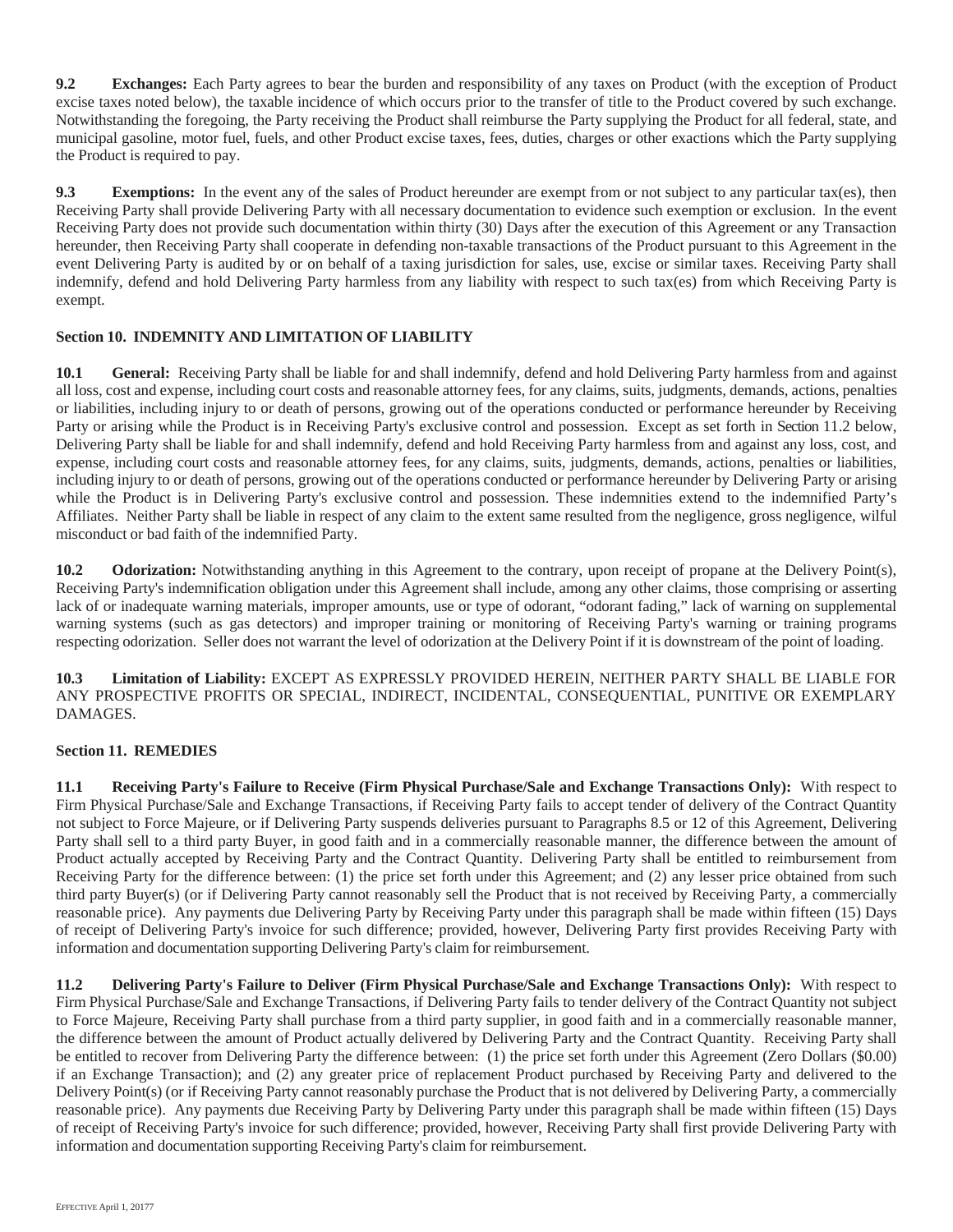**11.3 Termination of Agreement:** In the event the Agreement is terminated early pursuant to Section 8.5 or Section 12 of this Agreement, the Party terminating the Agreement ("Terminating Party") shall in good faith calculate its liquidated damages for each outstanding Transaction under this Agreement. The liquidated damages shall equal the present value of the economic loss, if any, (including any costs and minus the present value of the economic gain, if any) deemed to have been suffered by Terminating Party as a result of the early termination. Such economic loss shall be determined by subtracting the value of (a) the remaining term, quantities and price under the Transactions had they not been terminated, from (b) the equivalent quantities and relevant market prices for the remaining term. If the calculation of the liquidated damages results in a net amount due to the party in default ("Defaulting Party"), the liquidated damages shall be deemed zero (0). Any payments due Terminating Party under this paragraph shall be made within fifteen (15) Days of receipt of Terminating Party's invoice for such difference; provided, however, Terminating Party first provides Defaulting Party with information and documentation supporting Terminating Party's claim for reimbursement.

**11.4 Delivery of Non-Conforming Product:** Receiving Party's remedies with respect to any Product furnished by Delivering Party hereunder that is found to be deficient in quality or not to conform with this Agreement shall be limited exclusively to the right to replacement thereof if Delivering Party so elects, or if Delivering Party does not elect to replace the Product, to a refund (or a reduction in invoiced amounts) reflective of the lower of (a) the reduction in market value due to such deficiency or non-conformity or (b) the reasonable cost to make the Product conforming, such amount in no event to exceed the Product Price, or the then existing market price at the Delivery Point(s) in the case of an exchange, multiplied by the quantity of the deficient or non-conforming Product.

**11.5 Tank Cars:** If Delivering Party furnishes tank cars for delivery to Receiving Party then Receiving Party shall discharge such tank cars immediately upon arrival and deliver such tank cars to the railway from which they were received in accordance with forms and instructions furnished by Delivering Party. If Receiving Party detains any tank car provided by Delivering Party for more than forty-eight (48) hours following Constructive Placement of the tank car by the delivering carrier, then Receiving Party shall pay such railway demurrage as may accrue and shall pay Delivering Party (i) Seventy Five Dollars \$75.00 or (ii) the then applicable third party lease rate for tank cars on the spot market in the vicinity of the Delivery Point(s) for the Product, whichever is greater, for each Day or portion of a Day after expiration of the forty eight (48) hour period. Tank cars shall not be diverted without Delivering Party's written consent.

**11.6 Sole Remedy:** THE REMEDIES SET FORTH HEREIN AND IN ANY APPLICABLE CONFIRMATION SHALL CONSTITUTE THE PARTIES' SOLE AND EXCLUSIVE REMEDIES UNDER THIS AGREEMENT.

# **Section 12. FINANCIAL RESPONSIBILITY AND EVENTS OF DEFAULT**

Either Party shall have the right from time to time to request pertinent financial information from the other Party to ensure creditworthiness. Williams financial information may be obtained at www.investor.williams.com. When reasonable grounds for insecurity of payment or title to Product arise (whether or not then due), either Party may demand in writing adequate assurance of performance, and in the absence of such assurance from the other Party within two (2) Business Days, suspend further performance and terminate the Agreement. Adequate assurance shall mean sufficient security in the form and for the term reasonably specified by the Party demanding assurance ("Demanding Party"), including, but not limited to, a standby irrevocable letter of credit, a prepayment, a security interest in an asset acceptable to Demanding Party or a performance bond or guarantee by a creditworthy entity. In addition to the foregoing, either Party shall have the right at any time to require other Party to deliver a parent company guarantee in the form and substance satisfactory to other Party. The amount of Adequate Assurance shall not exceed three (3) cumulative Delivery Months within the most recent twelve (12) Month period. In the event either Party shall (i) make an assignment or any general arrangement for the benefit of creditors; (ii) file a petition or otherwise commence, authorize, or acquiesce in the commencement of a proceeding or cause under any bankruptcy or similar law for the protection of creditors or have such petition filed or proceeding commenced against it; (iii) otherwise become bankrupt or insolvent (however evidenced); or (iv) be unable to pay its debts as they fall due; or (v) failure to perform any material covenant or obligation set forth in this Agreement; then the other Party shall have the right to either withhold or suspend deliveries or payment, net and set off all transactions outstanding between the Parties (whether under this Agreement or otherwise and whether or not then due), use all rights, counterclaims and other defenses which it is or may be entitled to at law or arising from the Agreement, including termination of the Agreement in accordance to the terms outlined in Section 8.5. If a Party to this Agreement becomes subject to Bankruptcy Code proceedings, it is understood and agreed that the other Party shall be entitled to exercise its contractual right to liquidate as a forward contract merchant under Section 556 of the U.S. Bankruptcy Code. Each Party grants the other Party a continuing first priority security interest in, lien on and right to set off against all Adequate Assurance in the form of cash transferred by transferred between Parties.

# **Section 13. FORCE MAJEURE**

"**Force Majeure**" shall mean any event or occurrence beyond the reasonable control of a Party that prevents in whole or in part the performance by such Party of any obligation or condition under this Agreement, including, but not limited to acts of God, strikes, lockouts or other industrial disturbances (including those affecting persons transporting Product for either Party), acts of the public enemy, wars, blockades, insurrections, riots, epidemics, landslides, lightning, earthquakes, fires, explosions or other casualty, hurricanes, hurricane warnings, storms, floods, washouts, arrests and restraints of government (federal, state, local, civil or military) and of people,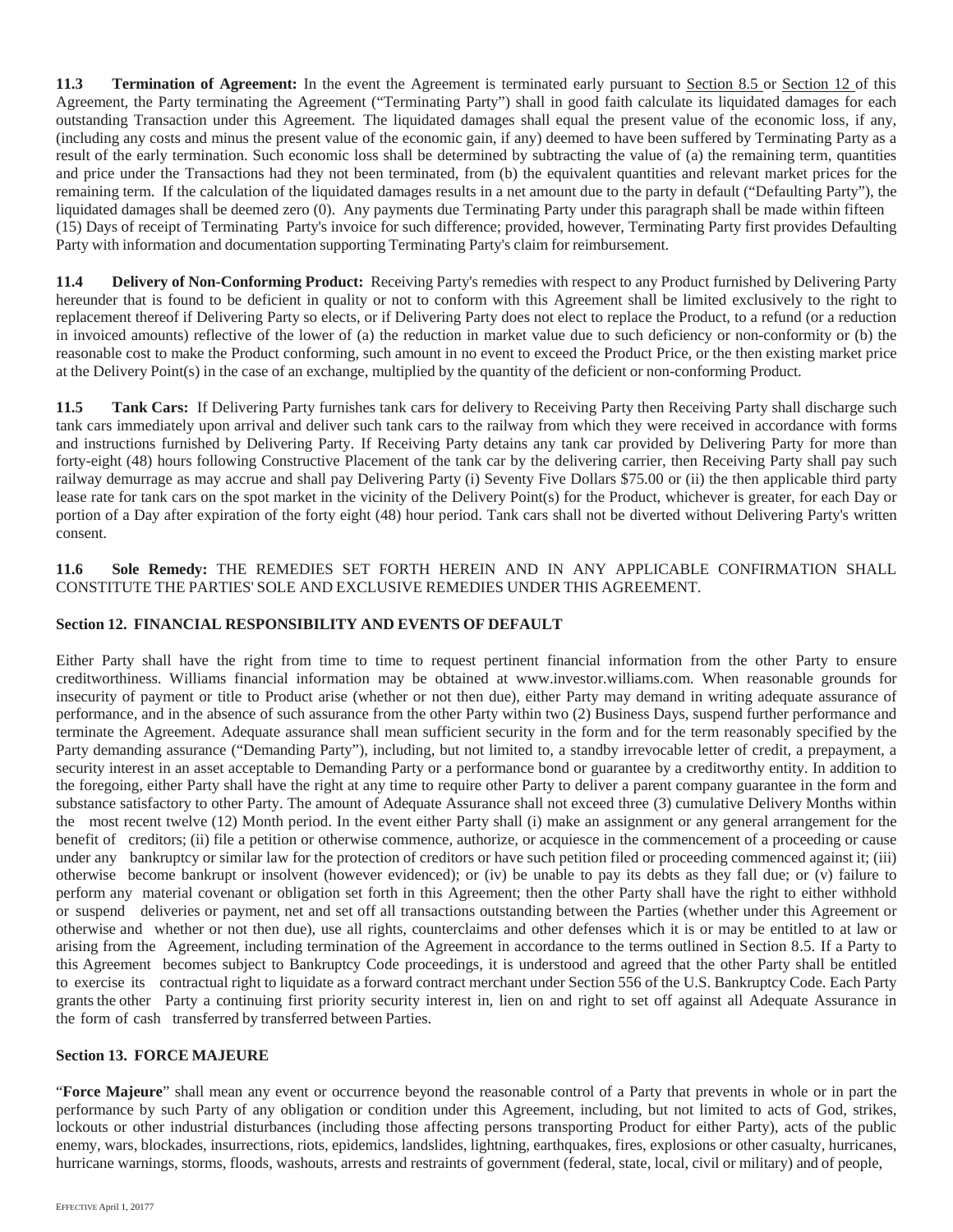civil disturbances, failure or delays in normal source of supply for the Product, or delays in delivery of any inventory or material, including, without limitation, crude oil, natural gas, natural gasoline, supplies, raw materials and ingredients necessary in the production of the Product, or failures or disruptions in the ability to store or transport such raw materials, Product or any component thereof.

Neither Party shall be entitled to the benefit of Force Majeure under any or all of the following circumstances: To the extent that the failure was caused by the Party claiming suspension having failed to remedy the condition, and to resume the performance of such covenants or obligations with reasonable dispatch; the ability of either Party to obtain a better price for Product; the loss of markets; the loss, interruption, or curtailment of interruptible transportation if firm transportation was available for purchase on any transporter necessary to effect receipt or delivery of Product hereunder, unless caused by a Force Majeure event; or economic hardship.

Except with regard to a Party's obligation to make payments as they become due hereunder, if either Party is rendered unable, wholly or in part, by Force Majeure to perform or comply with any obligation or condition of this Agreement, such obligation or condition shall be suspended during the period and to the extent of the inability so caused and such Party shall be forever excused from its performance obligations during such period and to such extent, relieved of liability and shall suffer no prejudice for failure to perform the same during such period and to such extent; provided, however, the Party claiming the occurrence of an event of Force Majeure shall promptly advise the other Party in writing of that Force Majeure event, and the cause of suspension (other than strikes or lockouts) shall be remedied so far as possible with reasonable dispatch. The settlement of strikes or lockouts shall be entirely within the discretion of the Party experiencing such. Should Delivering Party's supply of Product for sale under this Agreement be dependent in whole or in part upon production from a plant that is damaged or destroyed, Delivering Party shall not be obligated to repair or rebuild such plant in order to fulfill this Agreement.

# **Section 14. REGULATORY AUTHORITY**

This Agreement and each provision hereof shall be subject to all valid applicable federal and state laws and to the orders, rules and regulations of any duly constituted federal or state regulatory body or authority having jurisdiction.

# **Section 15. EQUAL OPPORTUNITY**

The Parties agree that they are equal opportunity employers, and that they are in compliance with the requirements of Executive Order 11246; Section 503 of the Vocational Rehabilitation Act of 1973 (as amended) (29 U.S.C. Section 793) and its implementing OFCCP regulations (41 C.F.R. Part 60-741); the Vietnam Era Veterans' Readjustment Assistance Act of 1974 (as amended) (38 U.S.C. Sections 4211 and 4212) and its implementing OFCCP regulations (41 C.F.R. Parts 60-250 and 300); and Title VII of the Civil Rights Act of 1964 (as amended) (42 U.S.C. Sections 2000e et seq.) and its implementing regulations (29 C.F.R. Part 1608).

# **Section 16. SUCCESSORS AND ASSIGNS**

This Agreement shall be binding upon and inure to the benefit of the respective successors and assigns of the Parties hereto, provided that this Agreement shall not be transferred or assigned, by operation of law or otherwise, by either Party without the other Party's prior written consent, which consent shall not be unreasonably withheld. Either Party, however, may assign its rights and obligations hereunder to any Affiliate which succeeds by assignment, purchase, merger, consolidation or otherwise to all or substantially all of the assets of the assigning Party upon written notice to the other Party. Nothing in this clause in any way prevents either Party from pledging or mortgaging all or any part of such Party's property as security.

# **Section 17. NOTICES**

All notices required hereunder shall be in writing or in the form of an Electronic Record and may be sent by mutually acceptable electronic means, a nationally recognized overnight courier service, first class mail or hand delivered. Such notice shall be deemed to have been given on the date of the delivery thereof to Williams receiving such notice.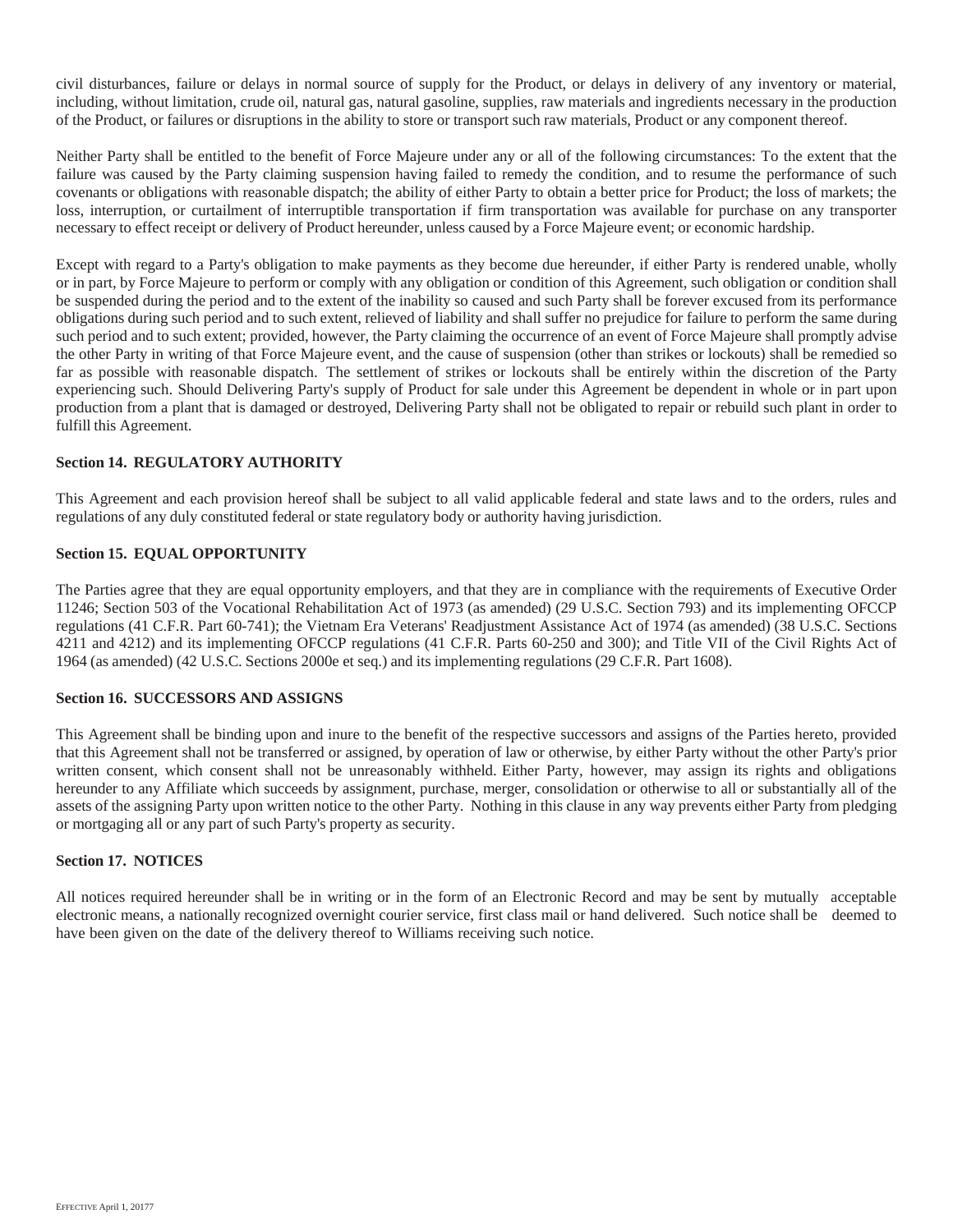Addresses for notices, communications, and statements to:

#### **WILLIAMS:**

*Mailing Address:* One Williams Center, WRC-3 Tulsa, OK 74172 Attn.: Contract Management Confirmation Email: Confirmations@Williams.com Email: CommodityContracts@Williams.com

#### *Invoices:*

Same as Mailing Fax: (918) 573-9222 Attn.: Williams NGL Accounting

#### **Section 18. MISCELLANEOUS**

**18.1 Confidentiality of Terms:** The terms of this Agreement and the results of any audit conducted hereunder shall not be disclosed to any non-party except to the extent that the disclosure is (i) required by law; (ii) requested by either Party's independent public accountants; (iii) required pursuant to a loan agreement; (iv) required to be disclosed in connection with the prosecution or defense of any litigation; or (v) is otherwise agreed in writing to be disclosed.

**18.2 Brand Names:** Unless otherwise specifically agreed to by the Parties in writing, Receiving Party shall not represent, or authorize or permit any other person to represent, that Product delivered hereunder is the Product of Delivering Party.

**18.3 Conduct of Party's Business:** Each Party in the performance of this Agreement is engaged in an independent business and nothing herein contained shall be construed as giving either Party any right to control the other Party in any way in the performance of the other Party's business. Neither Party shall have any right to exercise control over any of the other Party's employees, representatives, or contractors of any level except to the extent of any safety requirements for delivery of Product under this Agreement. All employees, representatives, or contractors of any level of a Party shall be entirely under the control and direction of that Party, which shall be solely responsible for their actions and omissions.

**18.4 No Third Party Beneficiary:** Except for Schedule 6.2 with respect to any Williams Operator (as defined therein), nothing in this Agreement shall entitle any person other than Williams or Company, or their permitted successors or assigns, to any claim, cause of action, remedy or right of any kind relating to the Transaction(s).

**18.5 Waivers:** No waiver by either Party of its rights or of any default by the other Party under this Agreement shall operate or be construed as a continuing waiver of such rights or as a waiver of any future default, whether of a like or different character. Any change, modification, amendment, or alteration of this Agreement shall be in writing and signed by the Parties hereto and no course of dealing between the Parties prior or subsequent to the date of this Agreement shall be construed to change, modify, amend, alter or waive the terms hereof.

**18.6 Severability:** The invalidity of any one or more covenants or provisions of this Agreement shall not affect the validity of any other provisions hereof, and in case of any such invalidity, this Agreement shall be construed to the maximum extent possible as if such invalid provision(s) had not been included herein.

**18.7 Integration:** This Agreement, and any binding Confirmation(s) hereunder constitutes the entire Agreement of the Parties respecting the matters addressed herein and supersedes all prior negotiations, proposals, inquiries, commitments and agreements, whether written or oral.

**18.8 Construction:** The Parties acknowledge and agree that the terms and conditions of this Agreement were freely negotiated and drafted jointly by the Parties, and the Parties further expressly agree that in the event of any ambiguity in any of the terms and conditions of this Agreement, including any Confirmation hereunder, such ambiguity shall not be construed for or against either Party on the basis that such Party did or did not author the same.

**18.9 Headings:** The headings of the Articles, Sections and Paragraphs of this Agreement are for convenience of reference only and shall not constitute part, nor modify, define or limit any of the terms or provisions, hereof.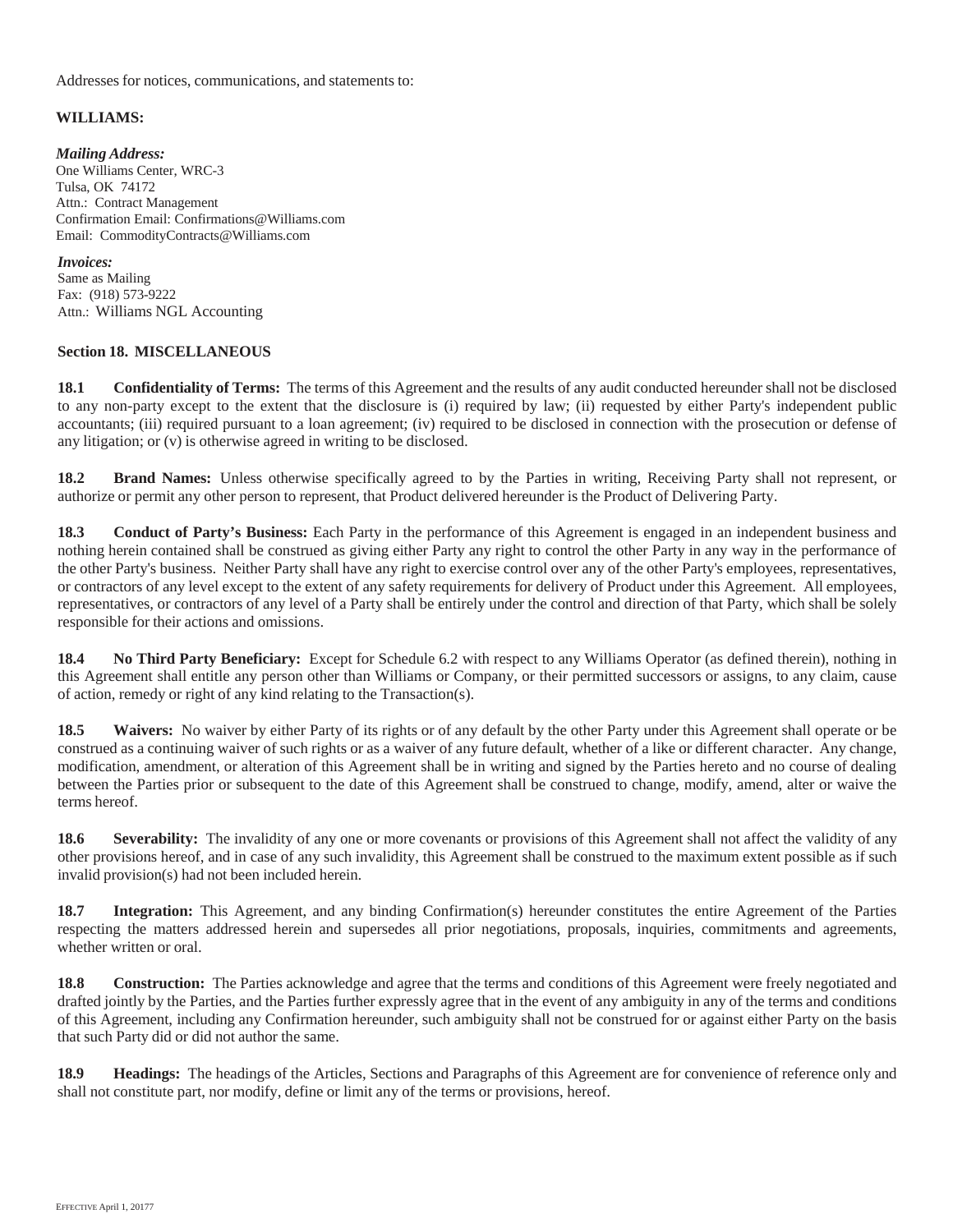**18.10 Counterparts**: This Agreement may be executed in several counterparts, each of which shall be deemed an original but all of which together shall constitute one (1) Agreement binding on the Parties hereto.

**18.11 CHOICE OF LAW; WAIVER OF JURY TRIAL:** THIS AGREEMENT SHALL BE GOVERNED BY AND CONSTRUED IN ACCORDANCE WITH THE LAWS OF THE STATE OF OKLAHOMA (WITHOUT REGARD TO CHOICE OF LAW PROVISIONS) AND VENUE SHALL BE IN THE STATE OF OKLAHOMA, COUNTY OF TULSA. TO THE FULLEST EXTENT PERMITTED BY APPLICABLE LAW, EACH PARTY HEREBY IRREVOCABLY WAIVES ITS RIGHT TO ANY JURY TRIAL WITH RESPECT TO ANY DISPUTE ARISING UNDER, IN CONNECTION WITH, OR RELATED TO THIS AGREEMENT.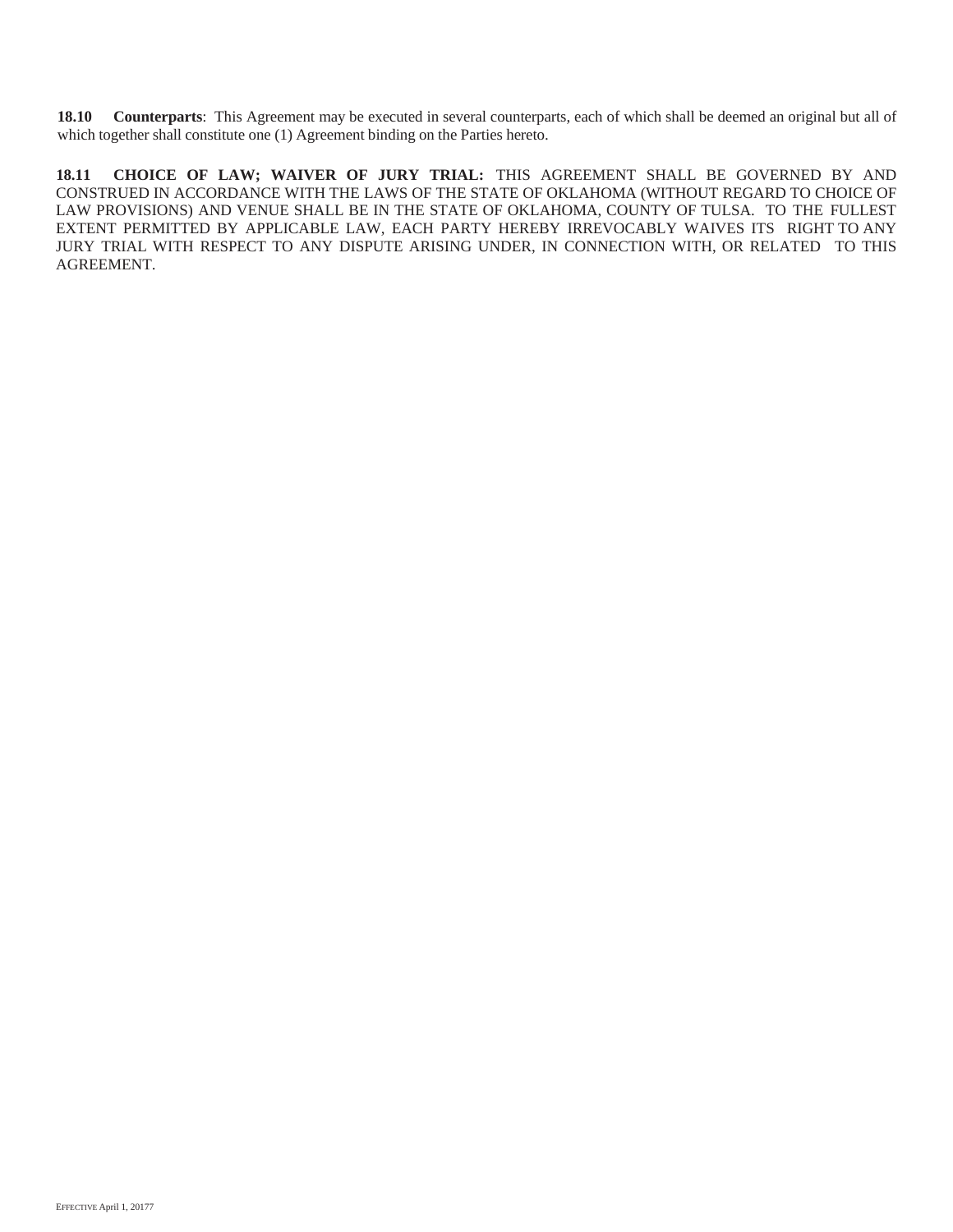*[Receiving Party's Letterhead]*

*[Date]*

Williams Energy Resources LLC One Williams Center, WRC-3 Tulsa, OK 74172

Re: WILLIAMS ENERGY RESOURCES LLC - NATURAL GAS LIQUIDS TERMS AND CONDITIONS: Section 5 . Propane Odorization "Letter of Indemnification"

To Whom it May Concern:

Pursuant to the terms of the WILLIAMS ENERGY RESOURCES LLC - NATURAL GAS LIQUIDS TERMS AND CONDITIONS Between Williams Energy Resources, LLC (the "Delivery Party") and

(the "Receiving Party") may, under certain circumstances, request in writing that certain propane delivered under the Agreement be unodorized.

In accordance with the forgoing Term Receiving Party hereby specifically requests that certain propane delivered by Delivering Party to Receiving party be unodorized or odorized in a manner that is led than generally accepted industry levels.

| Delivery Date:             | Month, $Day(s)$ , Year              |
|----------------------------|-------------------------------------|
| FOB:                       |                                     |
| Truck Transport (Gallons): | Approximately XXX, XXX Gallons/load |
| <i>Destination:</i>        |                                     |

In further accordance with the foregoing, and in further consideration of Delivering Party's delivery to Receiving Party of the above-described propane, Receiving Party hereby specifically agrees and warrants that Receiving Party will not market nor sell the propane in the wholesale or retail market without first odorizing the propane to the extent and as required by all applicable laws. RECEIVING PARTY SHALL FURTHER INDEMNIFY, DEFEND AND HOLD DELIVERING PARTY HARMLESS FROM AND AGAINST ALL LOSS, COST AND EXPENSE, INCLUDING COURT COSTS AND ATTORNEY FEES, FOR ANY CLAIMS, SUITS, JUDGMENTS, DEMANDS, ACTIONS, PENALTIES OR LIABILITIES, INCLUDING INJURY TO OR DEATH OF PERSONS, AND/OR DAMAGE TO PROPERTY (COLLECTIVELY "CLAIMS"), ARISING DIRECTLY OR INDIRECTLY OUT OF DELIVERING PARTY'S DELIVERY OF SAID PROPANE TO RECEIVING PARTY, OR ANY SUBSEQUENT STORAGE, DISTRIBUTION OR USE OF SAID PROPANE BY RECEIVING PARTY OR ANY THIRD PARTY, OR OF ANY BREACH OF THE TERMS HEREIN, EVEN IF SUCH CLAIMS ARE BASED UPON THE NEGLIGENCE (WHETHER JOINT, CONCURRENT, ACTIVE OR PASSIVE) OF DELIVERING PARTY EXCEPT TO THE EXTENT SUCH CLAIMS RESULT FROM THE GROSS NEGLIGENCE, ILLEGAL ACT OR WILLFUL MISCONDUCT OF DELIVERING PARTY.

Sincerely,

[Signature of Authorized Receiving Party Representative] [Name and Title of Authorized Receiving Party Representative]